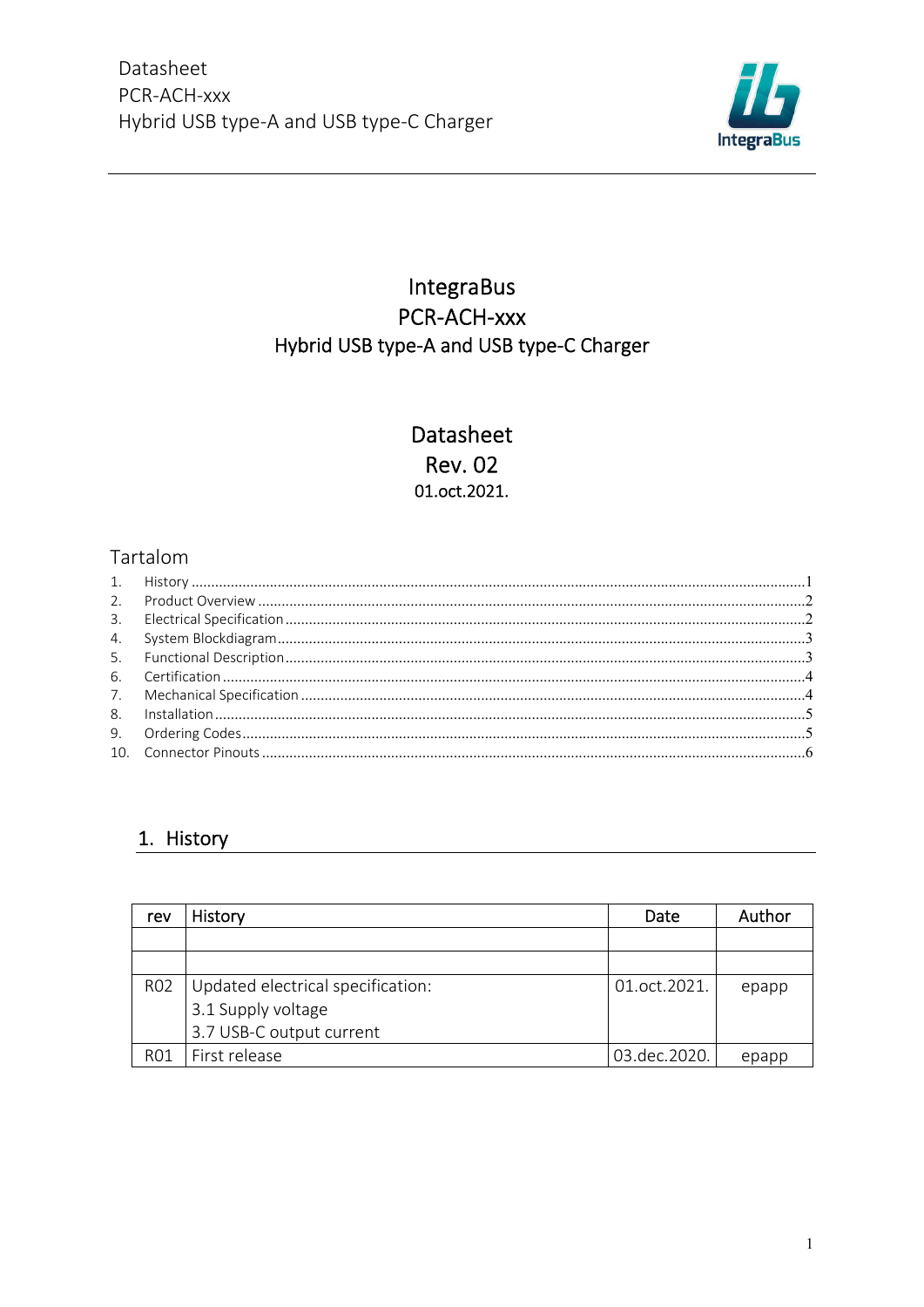

#### 2. Product Overview

The PCR-ACH-xxx hybrid USB type-A and USB type-C charger module intended for use in buses/coaches. It allows two connected and charged device in same time.

The charger has a USB type-A port and a high-power USB type-C port. These ports can be used with most of the popular mobile devices.

#### The USB type-C port is designed especially for charging high power mobile devices like new generation notebooks.

### 3. Electrical Specification

|    |                                               | Min.  | Norm. | Max   |        |
|----|-----------------------------------------------|-------|-------|-------|--------|
| 1. | Supply Voltage                                | 22    | 24    | 40    | V      |
| 2. | <b>Operating Temperature</b>                  | $-40$ |       | $+85$ | °C     |
|    | USB type-A Port                               |       |       |       |        |
| 3. | Output Voltage                                | 4.75  | 5     | 5.25  | v      |
| 4. | Output Current (@ 5V output voltage)          |       |       | 2.5   | A      |
| 5. | Efficiency of USB-A port                      | 87    |       |       | %      |
|    | USB type-C Port                               |       |       |       |        |
| 6. | Output Voltage                                | 4.75  | 5     | 5.25  | $\vee$ |
|    |                                               | 8.50  | 9     | 9.50  |        |
|    |                                               | 11.4  | 12    | 12.6  |        |
|    |                                               | 14.2  | 15    | 15.8  |        |
|    |                                               | 18.8  | 20    | 21.2  |        |
| 7. | <b>Output Current</b><br>at 5V output voltage |       |       | 3.0   | A      |
|    | at 9V output voltage                          |       |       | 3.0   |        |
|    | at 12V output voltage                         |       |       | 2.5   |        |
|    | at 15V output voltage                         |       |       | 2.0   |        |
|    | at 20V output voltage                         |       |       | 1.5   |        |
| 8. | Efficiency of USB-C port                      | 92    |       |       | %      |
|    |                                               |       |       |       |        |
| 9. | Backlight                                     |       | Blue  |       |        |
|    |                                               |       |       |       |        |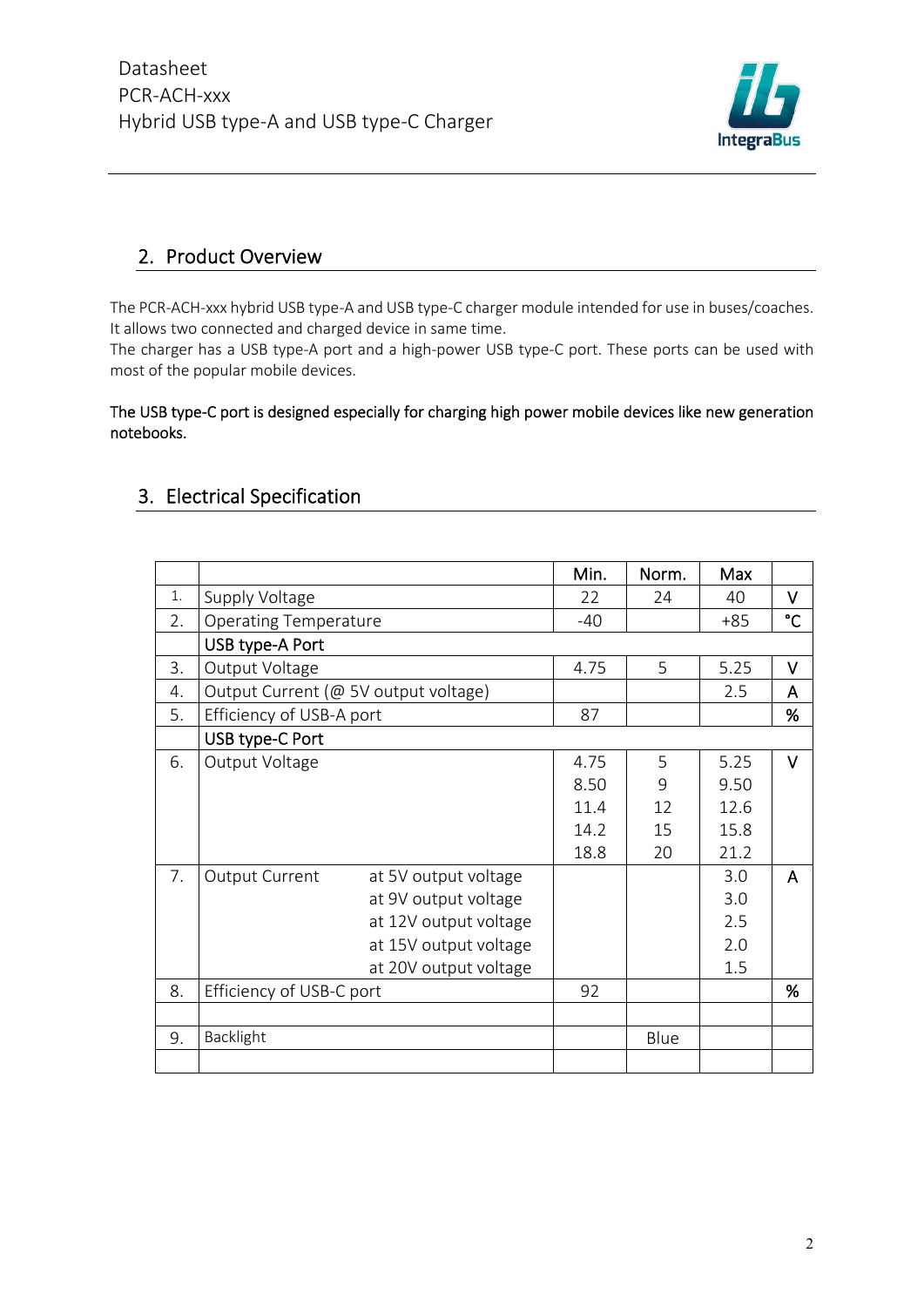

### 4. System Blockdiagram



### 5. Functional Description

Features:

- Two mobile devices can be charged simultanously.
- Standard USB type-A connector outputs,
- USB type-A output can supply 2.5A current maximum at 5V output voltage,
- Easy to install
- Supported mobile devices:
	- o iPod, iPhone, iPad,
	- o Android phones and tabs
- Supported Charge Profiles On USB type-A connector:
	- o Divider 1 DCP, (required to apply 2 V and 2.7 V on D+ Line on the D+ and D– Lines)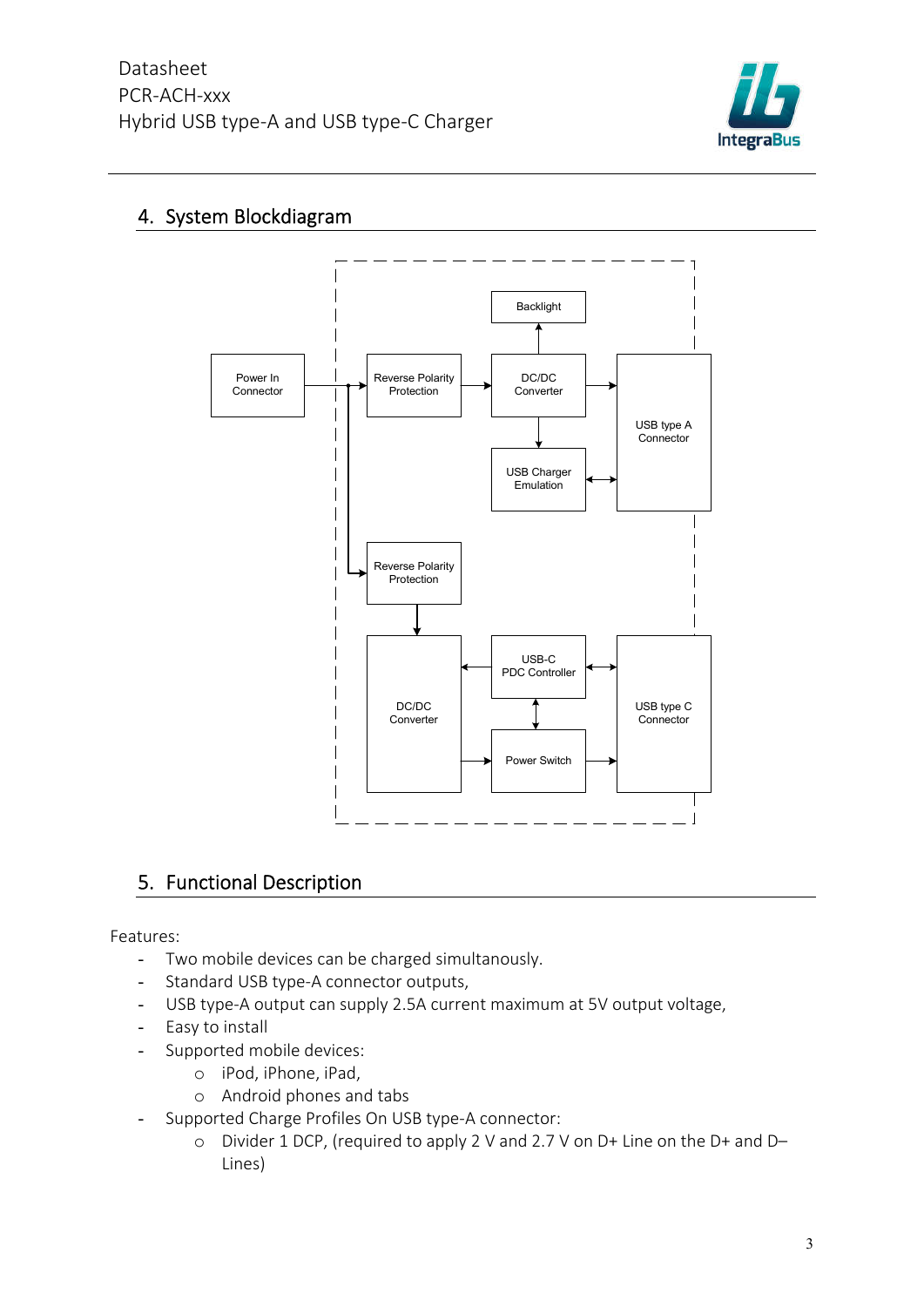

- o Divider 2 DCP, required to apply 2.7 V and 2 V on the D+ and D– Lines
- o Divider 3 DCP, required to apply 2.7 V and 2.7 V on the D+ and D- Lines
- o BC1.2 DCP, required to short the D+ Line to the D– Line
- o Chinese Telecom Standard YD/T 1591-2009 Shorted Mode, required to short the + Line to the D– Line
- o 1.2 V on both D+ and D– Lines
- Automotive environment compatible design
- Overcurrent protection, overvoltage protection, thermal protection
- 6. Certification

## E-24 10R-041054

#### 7. Mechanical Specification

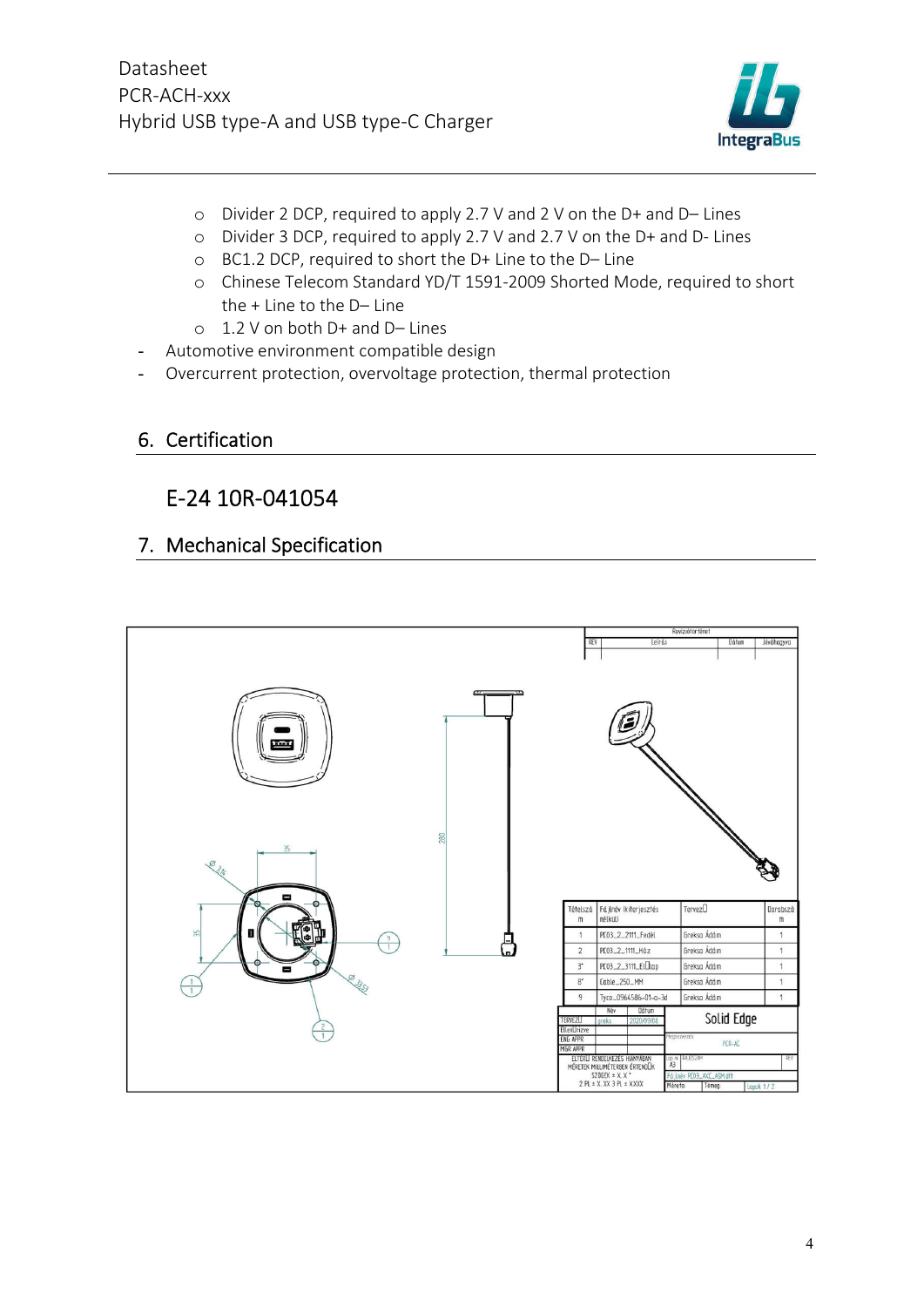

## 8. Installation

The installation requires a round hole of 35 mm (1.38") diameter.

# 9. Ordering Codes

|                           |                                  | PCR - ACH - |  |  |  |
|---------------------------|----------------------------------|-------------|--|--|--|
| <b>PCR</b>                | Procharge Recessed Mount charger |             |  |  |  |
| <b>ACH</b>                | Double USB type-A charger        |             |  |  |  |
|                           | High power                       |             |  |  |  |
|                           | <b>Connector options:</b>        |             |  |  |  |
|                           | Tyco connector                   |             |  |  |  |
| м                         | Molex Microfit 3.0(TM) connector |             |  |  |  |
| F                         | FF250 connector                  |             |  |  |  |
| X                         | No connector                     |             |  |  |  |
|                           | Wire length options:             |             |  |  |  |
| 03                        | 300mm                            |             |  |  |  |
| 08                        | 800mm                            |             |  |  |  |
| 10                        | 1000mm                           |             |  |  |  |
| 16                        | 1600mm                           |             |  |  |  |
| Cable protection options: |                                  |             |  |  |  |
| S                         | Shrinking tube                   |             |  |  |  |
| В                         | <b>Bandage Tape</b>              |             |  |  |  |
| N                         | Plastic protector tube           |             |  |  |  |
| χ                         | No additional cable protection   |             |  |  |  |